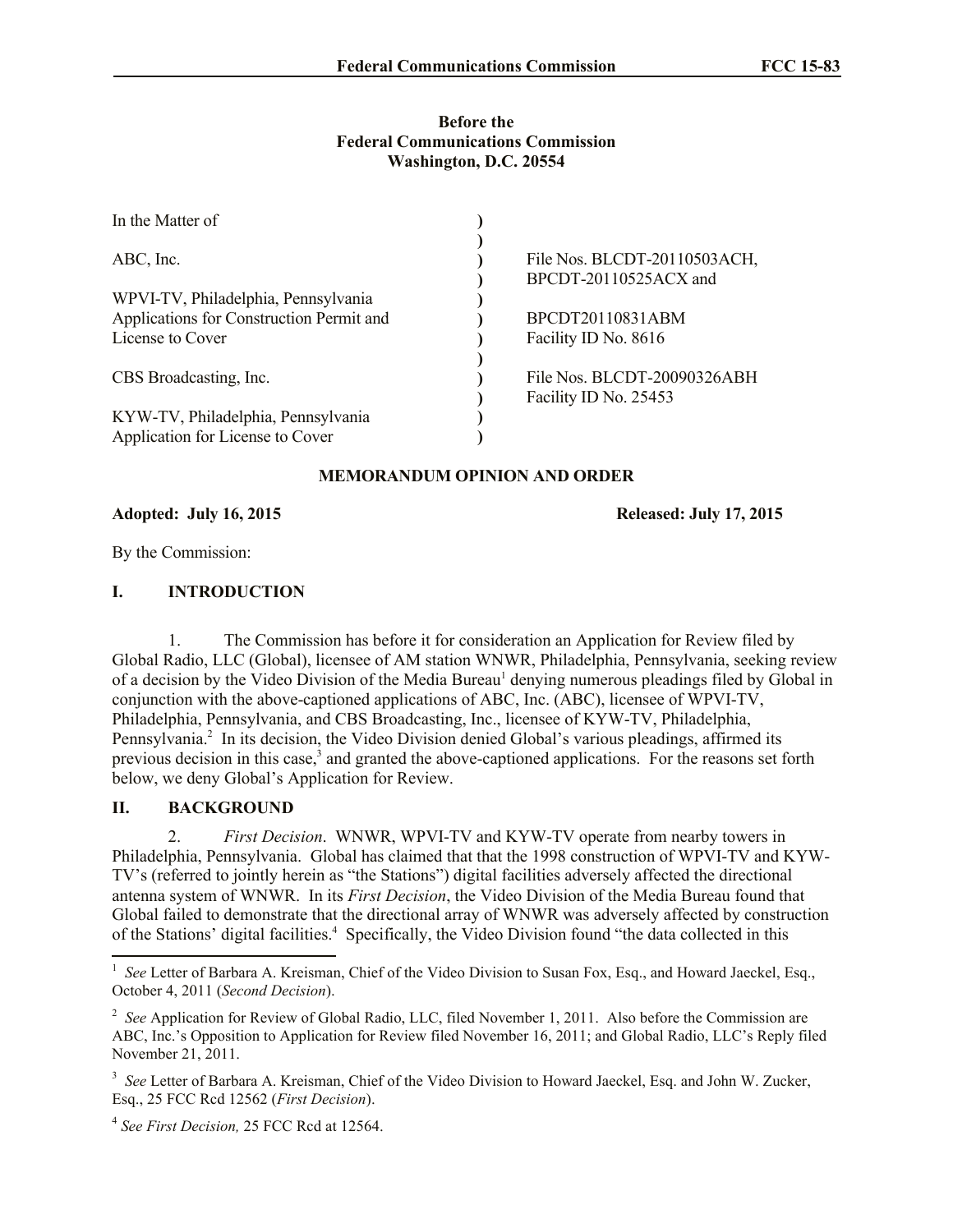proceeding inconclusive on the question of adverse effect."<sup>5</sup> Furthermore, the Video Division found that, "given the amount of construction that has occurred in the vicinity of the WNWR array over the past 40 years . . . Global has not specifically demonstrated" that the Stations' digital facilities "were the cause of any purported problems the WNWR array may have experienced."<sup>6</sup> More importantly, the Video Division concluded that, "[e]ven if Global were able to conclusively show an adverse effect on the WNWR array, we find that issue no longer relevant."<sup>7</sup> The Video Division noted that in 2005 Global was granted a modification to the WNWR license specifying revised operating parameters for the station. In its modification application, Global represented that the operating parameters for WNWR were "in full compliance with the terms of the station's authorization."<sup>8</sup> Based upon this representation, the Video Division found that "the 2005 WNWR license modification effectively incorporated the impacts of the various new towers on the AM station's directional antenna system and thus, rendered issues relating to the 1998 tower construction moot."<sup>9</sup>

3. *Second Decision*. Global sought reconsideration of the *First Decision* arguing that the staff erred by failing to consider fully its assertions that re-radiation<sup>10</sup> from the Stations' antennas has adversely impacted the WNWR directional array. In its *Second Decision*, the Video Division disagreed and concluded that the *First Decision* "contained a complete and thorough evaluation of the voluminous record in this case including Commission rules and precedent, the engineering showings submitted by all parties as well as all parties' arguments and responses."<sup>11</sup> The Video Division once again found that: (1) Global failed to demonstrate that the directional array of WNWR was adversely effected by construction of the Stations' digital facilities; (2) Global has not specifically demonstrated that the Stations' digital facilities were the cause of any purported problems the WNWR array may have experienced given the amount of construction that has occurred in the vicinity of the WNWR array over the past 40 years; and (3) Global represented in its 2005 modification application that it was no longer operating outside of its license parameters, and there is no longer any adverse effect to consider.<sup>12</sup> The Video Division concluded once again that "Global offers nothing new to persuade us that the previous decision was in error" and it affirmed its *First Decision*. 13

4. *WPVI-TV Construction Permit and Modification Applications*. In its *Second Decision*, the Video Division, also reviewed its grant of the above-captioned application for construction permit filed by WPVI-TV on May 25, 2011, wherein the station proposed to relocate its post-DTV transition broadcast transmission facility on channel 6 from its current position on its former analog tower, to a nearby tower that was formerly utilized for WPVI-TV's pre-transition channel 64 digital facility. Global alleged that the modified facilities will cause adverse harm to the WNWR directional array. In denying

7 *Id.*

8 *Id.*

9 *Id.*

 $10$  In AM radio, the tower itself functions as the antenna. Consequently, a nearby tower may become an unintended part of the AM antenna system, "reradiating" the AM signal and distorting the authorized AM radiation pattern. Our rules contain several sections concerning tower construction near AM antennas that are intended to protect AM stations from the effects of such tower construction, specifically, Sections 73.1692, 22.371, and 27.63. *See Inquiry into the Commission's Policies and Rules Regarding AM Radio Service Directional Antenna Performance Verification,* Third Report and Order and Second Order on Reconsideration, 28 FCC Rcd 12555, 12556 (2013) (*Third Report and Order*).

<sup>11</sup> *See Second Decision* at 2.

<sup>12</sup> *Id.*

<sup>13</sup> *Id.*

 $\overline{\phantom{a}}$ 5 *Id.*

<sup>6</sup> *Id.*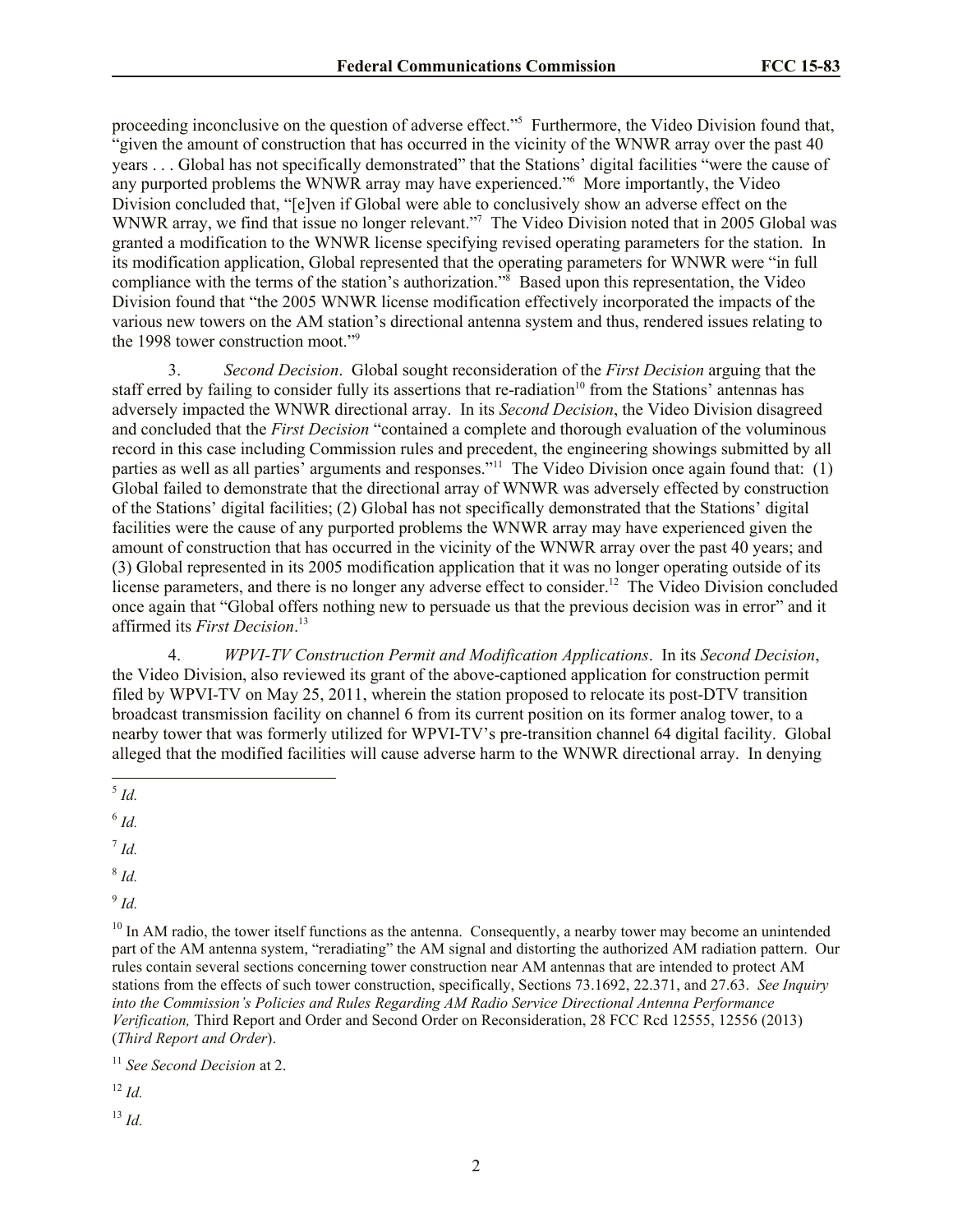Global's petition to deny, the Video Division found that WPVI-TV had included with its May 25, 2011 application "a thorough engineering study demonstrating that WPVI-TV had complied with its obligations under Section 73.1692 of the rules to evaluate the potential impact on the WNWR directional array."<sup>14</sup> The Video Division noted that WPVI-TV's study showed that its proposed construction will have no measurable influence on the directional antenna pattern of WNWR. The Video Division noted that, in keeping with its request in its *First Decision*, WPVI-TV conducted a study utilizing "moment method modeling" techniques<sup>15</sup> for determining any adverse impact on the WNWR directional array. The Video Division also noted that, by contrast, Global "has not offered any additional proof or engineering documentation to substantiate its claim and relies solely on studies submitted with its previous filings." 16 Based upon this record, the Video Division concluded that "grant of the May 25, 2011 application for construction permit was proper." 17 The Video Division also concluded that "[w]ith respect to the August 31, 2011 modification application, "because WPVI-TV is only proposing a reduction in power, we conclude that there will be no adverse impact on WNWR as a result of this change." 18

5. *Application for Review.* In its Application for Review, before us now, Global argues that the Video Division erred by failing to consider its allegations that re-radiation from the Stations' 1998 digital construction caused interference to the WNWR directional antenna pattern and that this failure constitutes "reversible error".<sup>19</sup> Global argues that the Video Division should have provided a more detailed analysis of the record before rendering its decision.<sup>20</sup> Global maintains that had it done so, the Video Division would have found that WNWR "suffered and continues to suffer adverse effects from" the Stations' 1998 digital construction.<sup>21</sup>

6. Global also alleges that the Video Division's use of the terms "conclusively"<sup>22</sup> and "inconclusive"<sup>23</sup> has held Global to a new evidentiary standard.<sup>24</sup> Global argues that the correct evidentiary standard a party must meet in an administrative proceeding is a "preponderance of the evidence standard."<sup>25</sup> Global maintains that the Video Division "abused its discretion by applying an unprecedented standard in weighing the evidence  $\dots$  ."<sup>26</sup>

7. Global also argues that the Video Division's consideration of other construction subsequently occurring in the vicinity of the WNWR array was an erroneous application of a "novel

<sup>16</sup> *See Second Decision* at 3.

<sup>17</sup> *Id.*

<sup>18</sup> *Id.*

<sup>19</sup> Global Application for Review at 7.

<sup>20</sup> *Id.*

 $^{21}$  *Id.* at 2.

<sup>23</sup> *See, e.g., First Decision,* 25 FCC Rcd at 12564 ("We find the data collected in this proceeding inconclusive on the question of adverse effect").

<sup>24</sup> Global Application for Review at 2, 6-7*.*

<sup>26</sup> *Id*. at 8.

l <sup>14</sup> *Id.* at 2-3.

<sup>&</sup>lt;sup>15</sup> Moment method modeling is a computer modeling technique that can be used to verify that an AM directional antenna performs as authorized. *See Third Report and Order,* 28 FCC Rcd at 12558 n.14.

<sup>22</sup> *See, e.g., Second Decision* at 2 (reaffirming the *First Decision's* conclusion that "Global failed to conclusively demonstrate that the directional array of WNWR was adversely affected by construction of the Stations' digital facilities").

<sup>25</sup> *Id.* at 8 (*citing Steadman v. SEC*, 450 U.S. 91, 95 (1980)).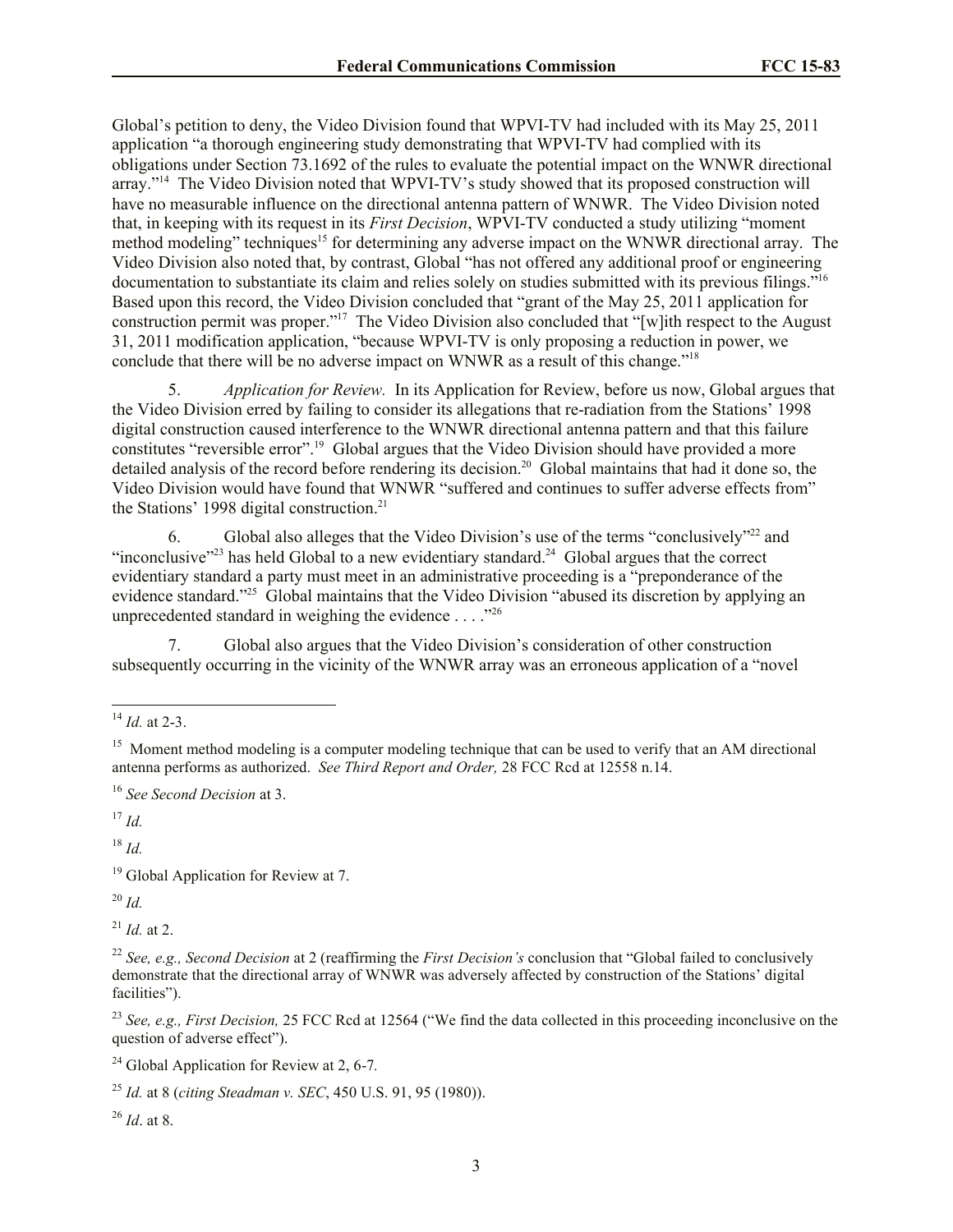antenna farm limitation" to the applicability of Section 73.1692 of the Commission's rules to AM stations located in the vicinity of an antenna farm.<sup>27</sup> Global argues that application of the "antenna farm" limitation" "is at odds with the express language of the Commission's own rules which provide, in Section 73.1692, for the protection of AM radio stations in the near vicinity of new tower construction."<sup>28</sup>

8. Finally, Global maintains that the grant of its 2005 modification application should have no bearing on the interference it purportedly suffered as a result of the Stations' digital construction in 1998.<sup>29</sup> Global argues that it "did not and cannot solve the problem [of interference to the WNWR array from the Stations' 1998 digital construction] itself because it does not have the authority or the ability to detune [the Stations' tower]."<sup>30</sup> Global claims it made repairs in 2005 to the WNWR array and, "in so doing, adjusted the antenna array to restore WNWR to operation in conformance with the bare minimum pattern tolerances specified by the Commission."<sup>31</sup> Global claims that WNWR's operations are still adversely affected by the Stations' 1998 digital construction and "the coverage contour of WNWR has never been restored to its pre-1998 condition. . . . "<sup>32</sup>

### **III. DISCUSSION**

9. For the reasons described below, we deny the Application for Review. After a complete analysis of the record in this proceeding, we conclude that Global has failed to show that the Stations' digital construction in 1999 and again in 2011 had an adverse effect on the WNWR array.

10. Global has failed to show that the Stations' digital construction had an adverse effect on the WNWR antenna array. On the other hand, the Stations, on two occasions in 1999 and 2011, have submitted engineering evidence showing no adverse effect. In 1998, the Video Division first considered the possible impact that the Stations' digital construction might have upon the WNWR array. Despite finding that "Global has failed to demonstrate that an immediate grant of the Stations' applications for DTV facilities would adversely affect the operation of WNWR," the Video Division added a condition to each of the Stations' digital construction permits concerning protection to nearby AM directional stations.<sup>33</sup> With their license applications, the Stations submitted their showing as to the possible effect their digital construction may have upon the WNWR array.<sup>34</sup> The showing included "before and after" measurements performed by a consulting engineer jointly-selected by the Stations and Global that were taken based upon WNWR's then most recent "full proof of performance."<sup>35</sup> These measurements showed

<sup>28</sup> *Id.*

l

<sup>29</sup> *Id.* at 12.

<sup>30</sup> *Id.* at 13.

<sup>31</sup> *Id.*

<sup>32</sup> *Id.*

<sup>34</sup> See "Further Engineering Report on Pre and Post Construction Partial Proof of Performance Measurements on Radio Station WNWR(AM) prepared by Larry H. Will, P.E.(Will Report) a copy of which was included with the Stations license applications. *See* File Nos. BLCDT-19981212KE and BLCDT-19981112KK.

<sup>35</sup> *Id.* In order to determine the possible effect on the WNWR array, the Stations were required to take field strength measurements on the array before undertaking the proposed modifications to their nearby television facilities. Field strength measurements determine the performance of an array at different radial points. *See* 47 C.F.R. § 73.151.

(continued….)

<sup>27</sup> *Id.* at 9 (arguing that the Media Bureau applied a "novel antenna farm limitation", *i.e.,* "that the existence of an adjacent antenna farm effectively extinguishes any claim of harm", however, "[i]f the 40 years of longstanding presence of the antenna farm, which existed in 1998, is now supposed to represent a barrier to any relief for WNWR, why did the Media Bureau not apply this reasoning in the *1998 Bureau Letter Ruling*" or reference it in the stations' construction permits?) .

<sup>&</sup>lt;sup>33</sup> See Letter to Barry A. Friedman, Esq., from Barbara A. Kreisman, Chief of the Video Division, 1800E4-SAM, June 24, 1998, File Nos. BPDCT-980319KE, 980402KE, 980408KE, 980422KE, a copy of which was included with Global's Application for Review.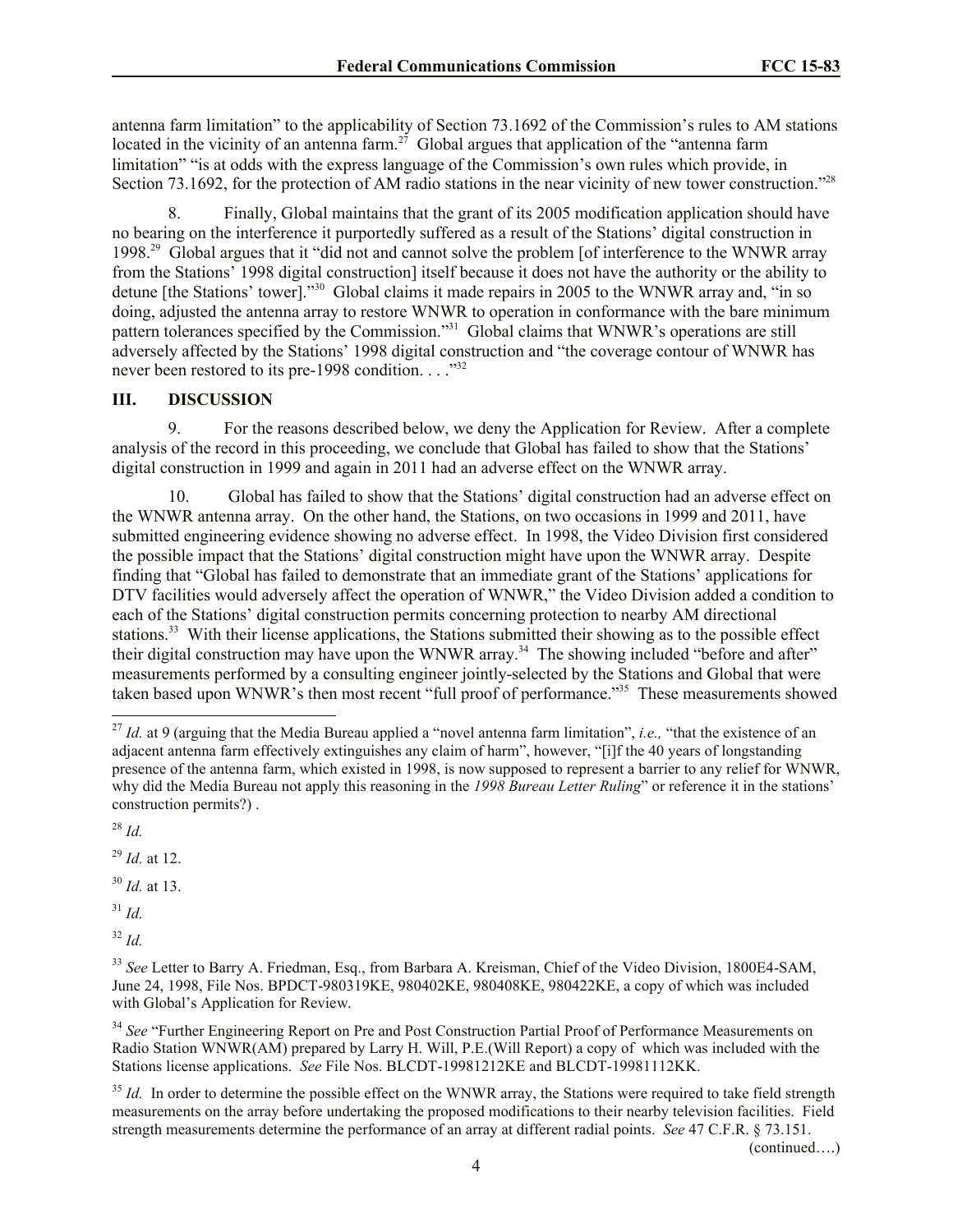that the Stations' digital construction did not cause any impermissible re-radiation and did not have any adverse effect on the WNWR directional antenna pattern.<sup>36</sup> This conclusion was based upon the fact that the WNWR antenna pattern was "out of tolerance both before and after the construction of the Stations' digital facilities."<sup>37</sup> The Video Division agreed with this finding in its *First Decision* and affirmed this finding in its *Second Decision*. 38 Based on our review of the record, we agree with the Video Division's findings that the Stations' technical showing (that we note was prepared by a consulting engineer that was jointly-selected by the Stations and Global) demonstrated no adverse effect from the Stations' digital construction upon the WNWR array.

Global argues that its own separate technical showing submitted in 1999 shows an adverse effect.<sup>39</sup> However, as ABC points out in its Opposition to Application for Review, Global's 1999 engineering study included results based on its erroneous use of a 1969 partial proof of performance<sup>40</sup> as a baseline for analysis.<sup>41</sup> ABC argues that Global should have performed a new contemporaneous full proof of performance.<sup>42</sup> We agree. Global's use of the 1969 partial proof as a baseline to show the effect of construction on the WNWR array in 1998 was not appropriate given that construction of another tower occurred in 1980-1981 in the vicinity of the WNWR after the 1969 partial proof. Global should have conducted a full proof in 1998 to use as a baseline to determine the effect of the Stations' construction on the WNWR array. Furthermore, Global's use of a partial proof, as the baseline for comparison, did not comply with the Commission's rules which require use of a full (rather than partial) proof of performance in such cases.<sup>43</sup> Therefore, we give no weight to Global's flawed alternative engineering showing. That leaves only the 1998 showing prepared by a consulting-engineer jointly chosen by the Stations and Global as the only reliable and contemporaneous evidence of the effect of the Stations' 1998 digital construction on the WNWR array. Since that evidence shows no adverse effect, we deny Global's Application for Review.

12. We also affirm the ruling in the Video Division's *Second Decision* that, because WPVI-TV was only proposing a reduction in power, there will be no adverse effect on WNWR as a result of the

<sup>37</sup> *See* ABC's Opposition to Application for Review at 5; *see also* Will Report at 10-11.The Will Report found that the WNWR(AM) array "has been unstable for a period of 30 years and this instability is directly responsible for the changes in the measured values . . . ." *Id.* at 11.

<sup>38</sup> *First Decision* at 4 and *Second Decision* at 3.

<sup>39</sup> Global Application for Review at 2 (*citing* "Engineering Exhibit in Support of Informal Objections to Form 302 License Applications of Station WCAU-DT; Station KYW-DT, Philadelphia, PA" prepared by James B. Hatfield, PE (Hatfield Report)).

<sup>40</sup> "Partial proof of performance" requires fewer measurements than a full proof and is occasionally used to show that an AM array continues to operate properly. Partial proof of performance measurements must be made whenever the licensee has reason to believe that the radiated field may be exceeding the limits for which the station was most recently authorized to operate. *See Third Report and Order,* 28 FCC Rcd at 12558 n.15; *see also* 47 C.F.R. § 73.154.

<sup>41</sup> ABC Opposition to Application for Review at 5, n. 9.

<sup>42</sup> *Id.* citing Global's Consolidated Objections filed February 19, 1999 and Consolidated Reply filed January 12, 2000.

<sup>43</sup> *See* 47 C.F.R. § 73.151.

<sup>(</sup>Continued from previous page)

After completing the modifications to their television facilities, the Stations were required to again take measurements to determine if there were any changes in the field strength measurements.

<sup>36</sup> *See* Will Report at 6.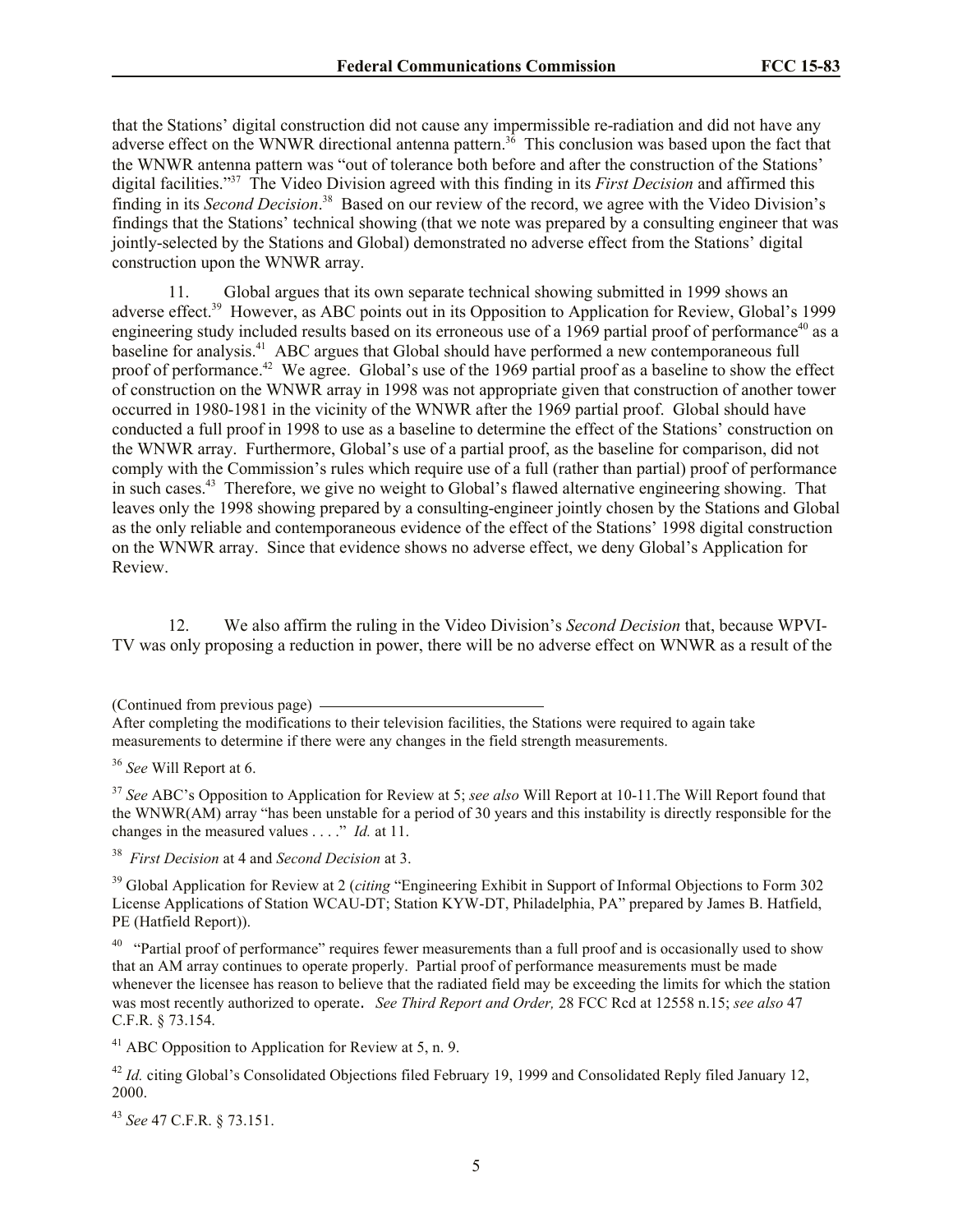grant of WPVI-TV's 2011 modification application.<sup>44</sup> The Video Division found that the modification application included a thorough engineering study demonstrating that the proposed modification would have no measurable influence on the directional antenna pattern of WNWR.<sup>45</sup> Given that Global offered no additional proof or engineering documentation to substantiate its claim and relied solely on its previous flawed 1998 technical study, we affirm the Video Division conclusion that "grant of the May 25, 2011 application for construction permit was proper."<sup>46</sup>

13. Citing to language in the decisions below, Global also alleges that the Bureau erred by requiring Global to "conclusively show an adverse effect on the WNWR array" caused by the 1998 construction of the Stations' digital facilities, an evidentiary standard that it argues "is patently in error."<sup>47</sup> In the *First Decision*, the Video Division, in discussing the effect that other construction may have had upon the WNWR array, stated that "even if Global were able to conclusively show an adverse effect on the WNWR array, we find that issue no longer relevant."<sup>48</sup> Global also points to the fact that, in the *First Decision*, the Video Division stated that it found "the data collected in this proceeding inconclusive" on the question of adverse effect.<sup>49</sup> Global further points to the fact that, in the *Second Decision*, the Video Division stated that "Global failed to conclusively demonstrate that the directional array of WNWR was adversely affected by construction of the Stations' digital facilities."<sup>50</sup> Although the Video Division incorrectly applied a "conclusive" evidentiary standard, we find the error to be harmless. Based on our independent review of the record under the applicable preponderance of the evidence standard,<sup>51</sup> we find that Global failed to show an adverse effect to the WNWR array.<sup>52</sup> The only reliable and contemporaneous evidence in the record – the 1998 showing prepared by a consulting engineer jointlychosen by the Stations and Global - showed no adverse effect on the WNWR array as a result of the Stations' digital facilities. We therefore deny the Application for Review.

 $45$  *Id.* at 2-3.

<sup>46</sup> *Id.* at 2.

<sup>47</sup> Global Application for Review at 6-8.

<sup>48</sup> *First Decision* at 3.

<sup>49</sup> Global Application for Review at 8.

<sup>50</sup> Global Application for Review at 7 *citing Second Decision* at 2.

<sup>51</sup> *See In the Matter of Universal Service Contribution Methodology,* Order on Reconsideration, 29 FCC Rcd 9715 ¶ 12 (2014) ("Absent statutory requirements to the contrary or factors warranting a heightened standard, the Commission generally applies the 'preponderance of the evidence' standard in informal adjudications").

 $52$  Global raises two other arguments in its Application for Review. First, Global argues that the Video Division applied a novel "antenna farm limitation" in this case and as a result it was improperly obligated to show that 40 years of construction in the area was not "the proximate cause of harm to the WNWR array." Global Application for Review at 8-9. Global also argues that the Video Division should not have considered the grant of the 2005 WNWR modification application as having mooted any issues concerning the impact of the Station's 1998 digital construction. Global Application for Review at 10-14. Because both arguments are based on the premise that an adverse effect occurred in this case, our conclusion to the contrary - that no adverse effect to the WNWR array as a result of the Station's digital construction was shown - renders these arguments moot.

 $\frac{1}{44}$ *Second Decision* at 3.